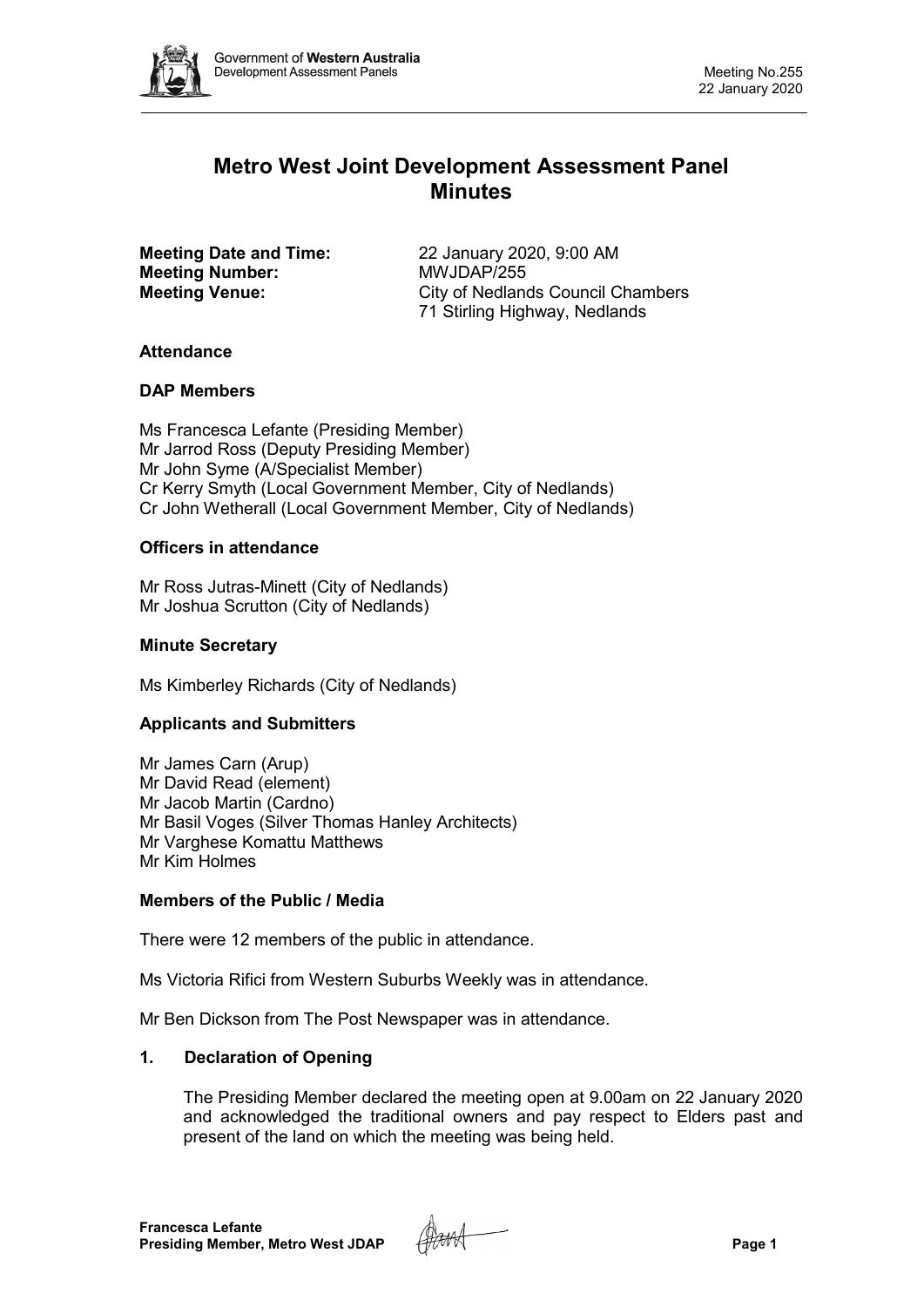

The Presiding Member announced the meeting would be run in accordance with the DAP Standing Orders 2017 under the *Planning and Development (Development Assessment Panels) Regulations 2011*.

The Presiding Member advised that the meeting is being audio recorded in accordance with Section 5.16 of the DAP Standing Orders 2017 which states *'A person must not use any electronic, visual or audio recording device or instrument to record the proceedings of the DAP meeting unless the Presiding Member has given permission to do so.'* The Presiding Member granted permission for the minute taker to record proceedings for the purpose of the minutes only.

### **2. Apologies**

Mr Jason Hick (Specialist Member)

### **3. Members on Leave of Absence**

Nil

#### **4. Noting of Minutes**

DAP members noted that signed minutes of previous meetings are available on the [DAP website.](https://www.dplh.wa.gov.au/about/development-assessment-panels/daps-agendas-and-minutes)

#### **5. Declaration of Due Consideration**

All members declared that they had duly considered the documents.

#### **6. Disclosure of Interests**

Nil

## **7. Deputations and Presentations**

- **7.1** Mr Varughese Komattu Matthews addressed the DAP against the application at Item 8.1.
- **7.2** Mr Kim Holmes addressed the DAP against the application at Item 8.1.
- **7.3** Mr David Read (element) addressed the DAP in support of the application at Item 8.1 and responded to questions from the panel.
- **7.4** Mr Jacob Martin (Cardno) addressed the DAP in support of the application at Item 8.1 and responded to questions from the panel.
- **7.5** Mr Ross Jutras-Minett (City of Nedlands) addressed the DAP in relation to the application at Item 8.1 and responded to questions from the panel.
- **7.6** Mr James Carn (Arup) addressed the DAP in relation to the application at Item 8.1and responded to questions from the panel.
- **7.7** Mr Josh Scrutton (City of Nedlands) addressed the DAP in relation to the application at Item 8.1 and responded to questions from the panel.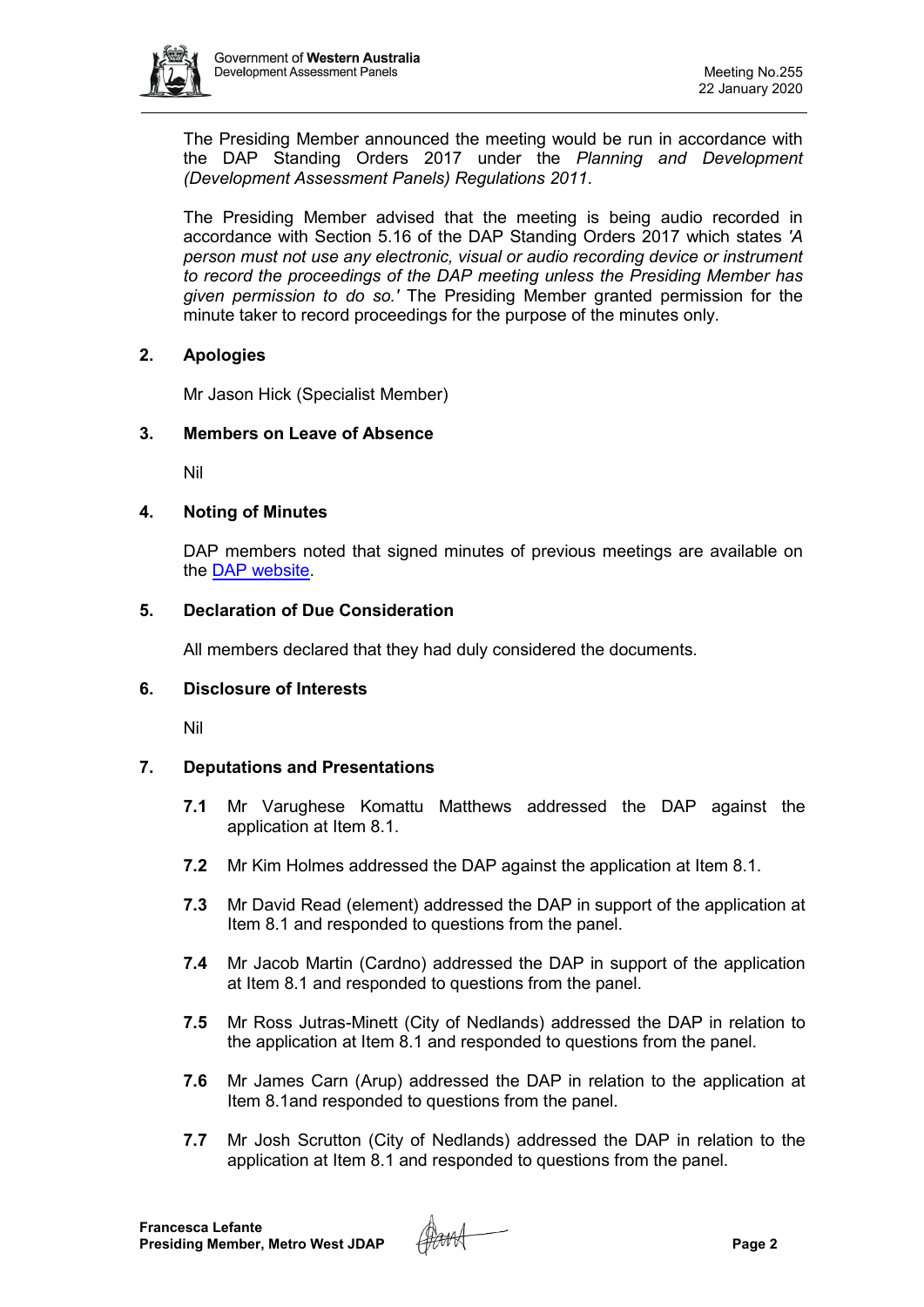

### **8. Form 1 – Responsible Authority Reports – DAP Application**

| 8.1 | <b>Property Location:</b><br><b>Development Description:</b> | No. 101 (Lot 564) Monash Avenue, Nedlands<br>Additions to Hospital comprising wards,<br>emergency department and associated hospital<br>facilities |
|-----|--------------------------------------------------------------|----------------------------------------------------------------------------------------------------------------------------------------------------|
|     | Applicant:                                                   | <b>Element Advisory Pty Ltd</b>                                                                                                                    |
|     | Owner:                                                       | Ramsay Hospital Holdings Pty Ltd                                                                                                                   |
|     | Responsible Authority:                                       | <b>City of Nedlands</b>                                                                                                                            |
|     | DAP File No:                                                 | DAP/19/01666                                                                                                                                       |

#### **REPORT RECOMMENDATION**

#### **Moved by:** Nil **Seconded by:** Nil

That the Metro-West JDAP resolves to:

1. **Refuse** DAP Application reference DAP/19/01666 and accompanying plans (SD.02, SD.03, SD.04, SD.05, SD.06, SD.07, SD.08, SD.09, SD.10, SD.11, SD.12, SD.13, SD.14, SD.15, SD.16, SD.17, SD.18, SD.19 AND SD.20) in accordance with Clause 68 of Schedule 2 (Deemed Provisions) of the *Planning and Development (Local Planning Schemes) Regulations 2015*, and the provisions of the City of Nedlands Local Planning Scheme No. 3, and pursuant to clause 24(1) and 26 of the Metropolitan Region Scheme for the following reasons:

#### **Reasons**

- 1. Having regard to clause  $67(t)(y)$  of the Planning and Development (Local Planning Schemes) Regulations 2015, the traffic impacts as a result of the development proposal on the surrounding road network have not been satisfactorily addressed. The applicant's Transport Impact Assessment (TIA) is considered to lack the necessary modelling for a development of this scale. Based on the applicant's submitted report, the City therefore has determined that the development will adversely affect the local road network and pedestrian safety. Proper modelling should be undertaken before a decision is made.
- 2. Having regard to clause  $67(a)(b)(m)(n)(t)$ , the traffic generated by the proposed development has an impact on the amenity of the locality, and would therefore not satisfy the aims of LPS 3, and prejudices the orderly and proper planning of the UWA- QEII Specialised Activity Centre.

#### **The Report Recommendation LAPSED for want of a mover and a seconder.**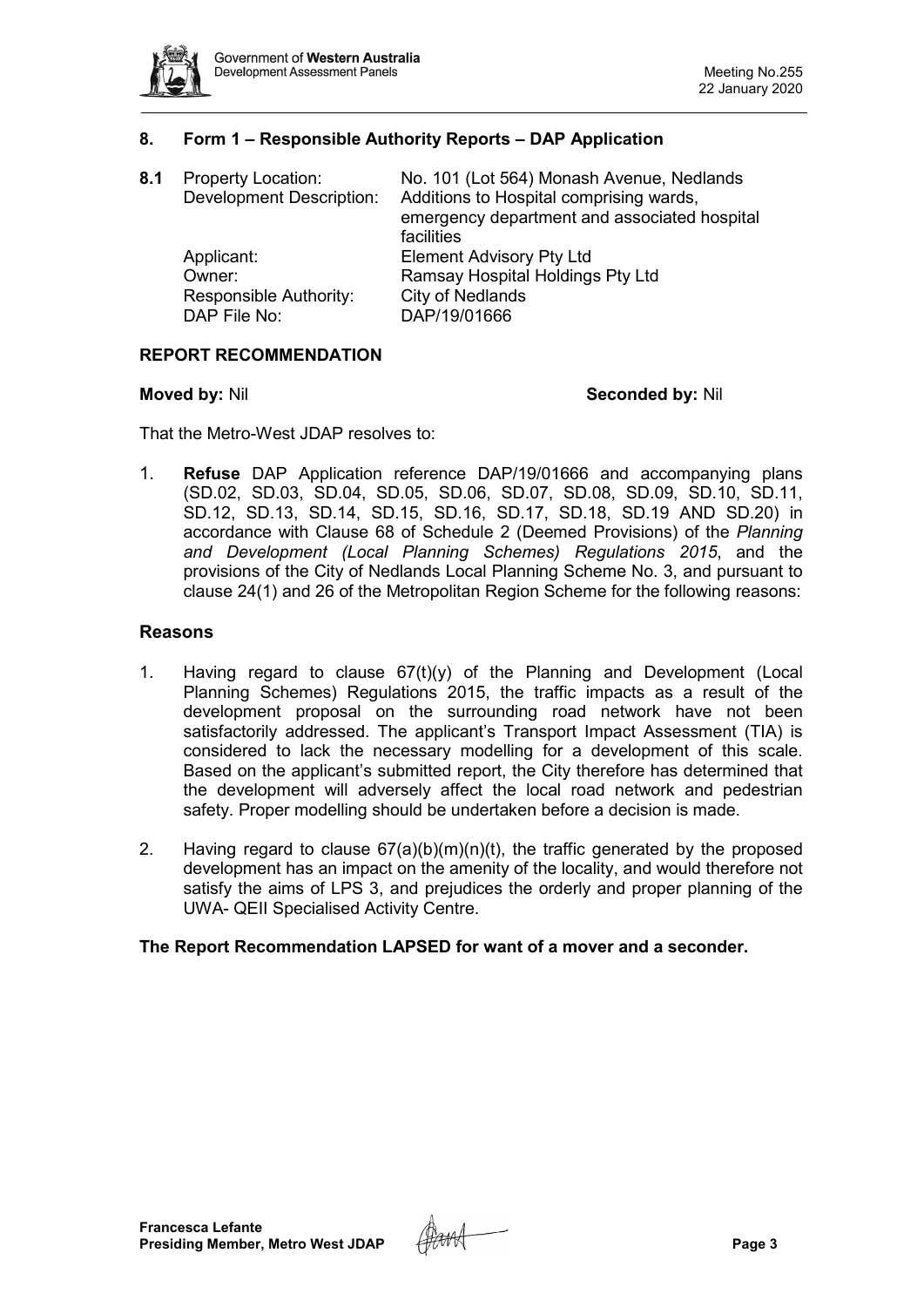

## **ALTERNATE MOTION**

**Moved by:** Mr John Syme **Seconded by:** Mr Jarrod Ross

That the Metro-West JDAP resolves to:

1. **Approve** DAP Application reference DAP/19/01666 and accompanying plans (SD.02, SD.03, SD.04, SD.05, SD.06, SD.07, SD.08, SD.09, SD.10, SD.11, SD.12, SD.13, SD.14, SD.15, SD.16, SD.17, SD.18, SD.19 AND SD.20) in accordance with Clause 68 of Schedule 2 (Deemed Provisions) of the *Planning and Development (Local Planning Schemes) Regulations 2015*, and the provisions of the City of Nedlands Local Planning Scheme No. 3, and pursuant to clause 24(1) and 26 of the Metropolitan Region Scheme for the following reasons:

### **Conditions**

- 1. This decision constitutes planning approval only and is valid for a period of two (2) years from the date of approval. If the subject development is not substantially commenced within the two (2) year period, the approval shall lapse and be of no further effect.
- 2. The development shall at all times comply with the application and the approved plans, subject to any modifications required as a consequence of any condition(s) of this approval.
- 3. The development shall be in accordance with the Hospital land use as defined within Local Planning Scheme No. 3, the approved plan(s), any other supporting information and conditions of approval.
- 4. All stormwater generated on site is to be retained on site. An onsite storage/infiltration system is to be provided within the site for at least 1 in 20-year storm event. No stormwater will be permitted to enter the City of Nedlands's stormwater drainage system unless otherwise approved.
- 5. Prior to occupation of the development, all air-conditioning plant, satellite dishes, antennae and any other plant and equipment to the roof of the building shall be located or screened so as not to be highly visible from beyond the boundaries of the development site to the satisfaction of the City of Nedlands.
- 6. Prior to commencement of development, a detailed landscaping plan shall be submitted to and approved by the City of Nedlands and is to be installed and maintained in accordance with that plan, or any modifications approved thereto, for the lifetime of the development thereafter, to the satisfaction of the City of Nedlands.
- 7. Prior to occupation, the proposed car parking and vehicle access areas shall be sealed, drained, paved and line marked in accordance with the approved plans and are to comply with the requirements of AS2890.1 to the satisfaction of the City of Nedlands.
- 8. Prior to the approval of a demolition permit a photographic record of the buildings identified in the Municipal Inventory shall be submitted to the City, to the satisfaction of the City of Nedlands.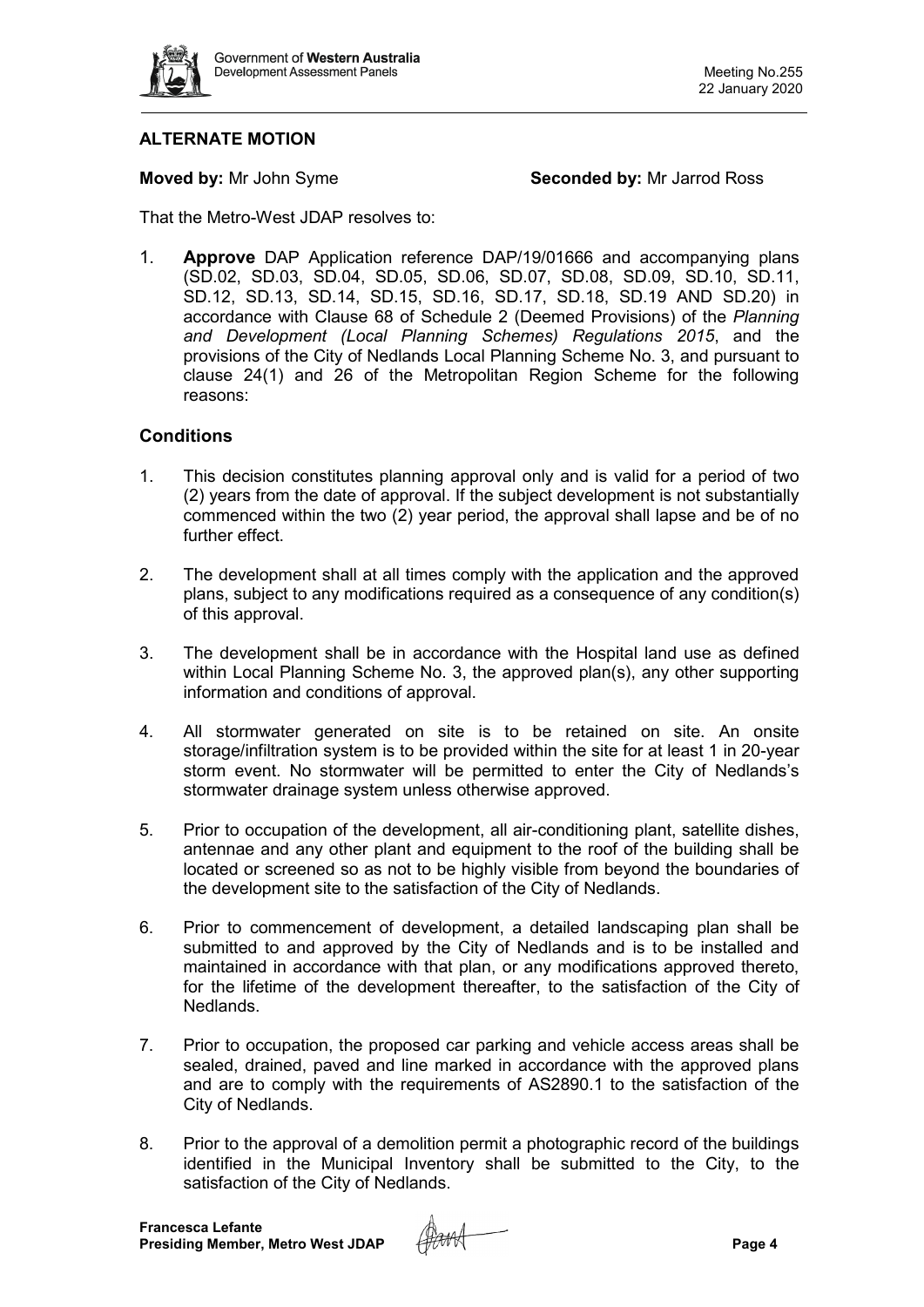

- 9. A Demolition and Construction Management Plan addressing the control of; vibration, dust, noise, waste, sand, sediment, temporary fencing, hoardings, gantries, site access / egress, site deliveries, heavy construction machinery, traffic control shall be provided to the City of Nedlands with or before the demolition permit and building permit approval applications are submitted.
- 10. Prior to commencement of development, a report shall be submitted by a suitably qualified acoustic engineer certifying that the proposal incorporates sufficient sound attenuation measures to limit noise impact on adjoining properties within the requirements of the Environmental Protection Act. The measures identified in the report shall be implemented and thereafter maintained to the satisfaction of the City of Nedlands.
- 11. Prior to the lodgement of a building permit, a noise management plan is to be submitted detailing measures that will be undertaken to ensure noise levels are kept within levels prescribed in the Environmental Protection (Noise) Regulations 1997. The plan is to be prepared by a suitably qualified consultant and is to include:
	- sound proofing measures used in the design and construction of the development;
	- predictions of noise levels:
	- control measures to be undertaken (including monitoring procedures); and
	- a complaint response procedure.

All sound attenuation measures, identified by the plan or as additionally required by the City, are to be implemented prior to occupancy of the development or as otherwise required by the City and the requirements of the plan are to be observed at all times.

- 12. Prior to the lodgement of a building permit, a waste management plan must be prepared and approved by the City of Nedlands to include the following detail to the satisfaction of the City of Nedlands:
	- i. the location of bin storage areas and bin collection areas;
	- ii. the number, volume and type of bins, and the type of waste to be placed in the bins;
	- iii. management of the bins and the bin storage areas, including cleaning, rotation and moving bins to and from the bin collection areas; and
	- iv. frequency of bin collections.

All works must be carried out in accordance with the Waste Management Plan and maintained at all times, for the duration of development.

- 13. Prior to the lodgement of a building permit, the applicant shall lodge and have approved a nature strip improvement and crossover application to the satisfaction of the City of Nedlands.
- 14. The signage hereby approved shall not contain any flashing or moving light or radio; animation or movement in its design or structure; reflective, retro-reflective or fluorescent materials in its design structure.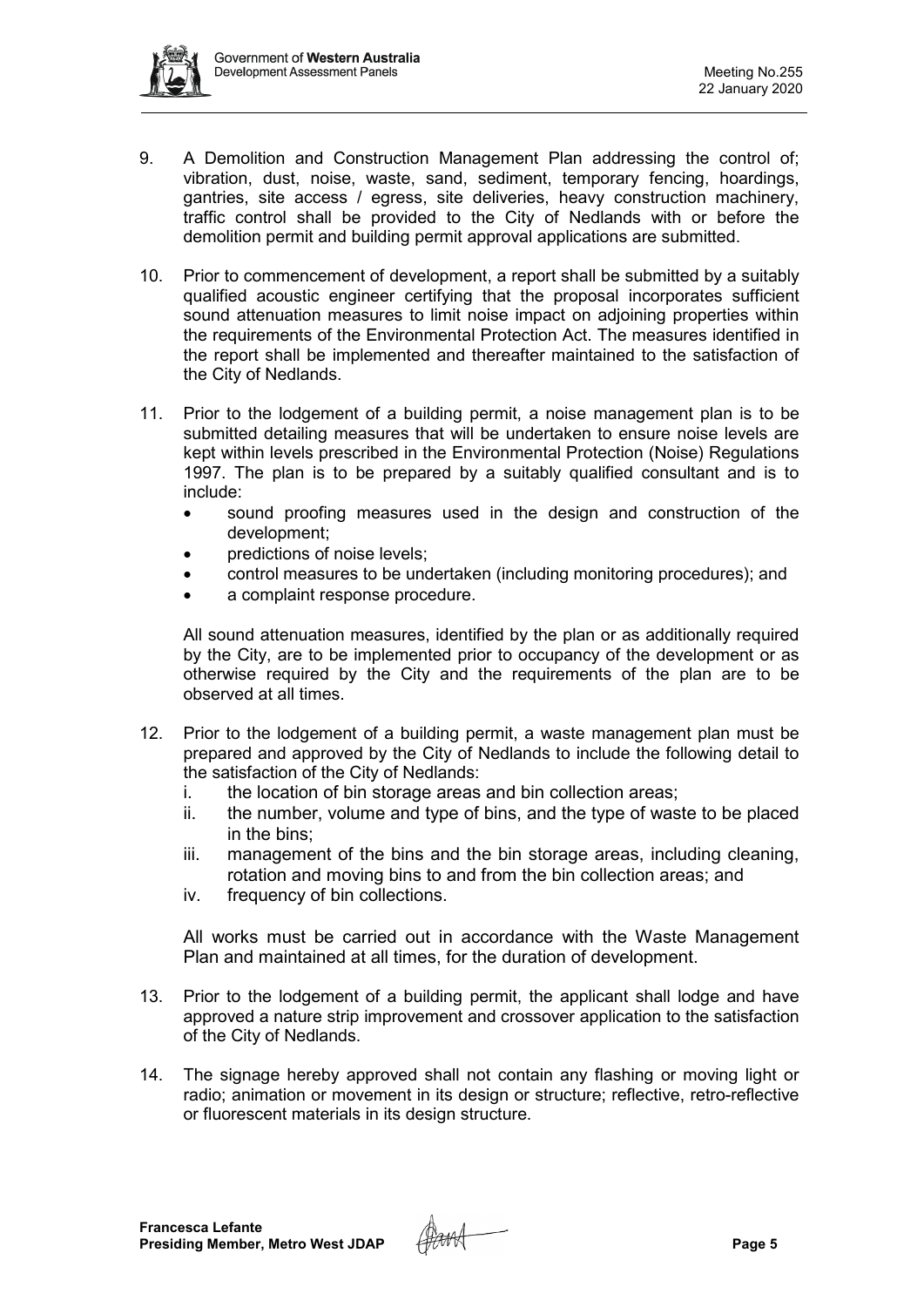

## **Advice Notes**

- 1. In relation to condition (4), the legal agreement will note that if the required works are not completed within five (5) years, the City will refund the bond to the applicant.
- 2. In relation to condition (6), the applicant is advised that the landscaping plan is to include one mature tree capable of providing shade on the eastern side of the hereby approved car parking area.
- 3. In relation to condition (9), the applicant is advised that the Construction Management Plan is to address, but is not limited to the following matters:
	- a) hours of construction;
	- b) traffic management;
	- c) parking management;
	- d) access management;
	- e) management of loading and unloading of vehicles;
	- f) heavy vehicle access;
	- g) dust management;
	- h) waste management (where applicable)
	- i) protection of infrastructure and street trees within the road reserve;
	- j) a dilapidation report of adjoining properties from 94 to 106 Monash Avenue or as otherwise agreed by the City;
	- k) if required, details of and reasons for construction work on the construction site that is likely to be carried out other than between 7.00 am and 7.00 pm on any day which is not a Sunday or public holiday;
	- I) if required, details of and duration of activities on the construction site likely to result in noise emissions that fail to comply with the standard prescribed under regulation 7 of the Environmental Protection (Noise) Regulations 1997;
	- m) predictions of noise emission on the construction site;
	- n) use of City car parking bays for construction related activities;
	- o) protection of infrastructure and street trees within the road reserve;
	- p) security fencing around construction sites;
	- q) gantries;
	- r) Staging plan for the entire works;
	- s) Applicable timeframes and assigned responsibilities for tasks;
	- t) Onsite storage of materials and equipment;
	- u) Parking for contractors;
	- v) Waste management;
	- w) Management of noise in accordance with the requirements of the Environmental Protection (Noise) Regulations 1997;
	- x) Management of vibrations;
	- y) Complaints and incidents; and
	- z) Site signage showing the builder's direct contact details (telephone number and email address).
	- aa) dewatering management plan;
	- bb) contact details;
	- cc) site offices;
	- dd) details of measures to be implemented to control noise (including vibration) emissions;
	- ee) complaint response procedure to be adopted;
	- ff) details of how dust will be suppressed (e.g. by use of water tanker, independently powered water pumps, high volume hoses) or whether an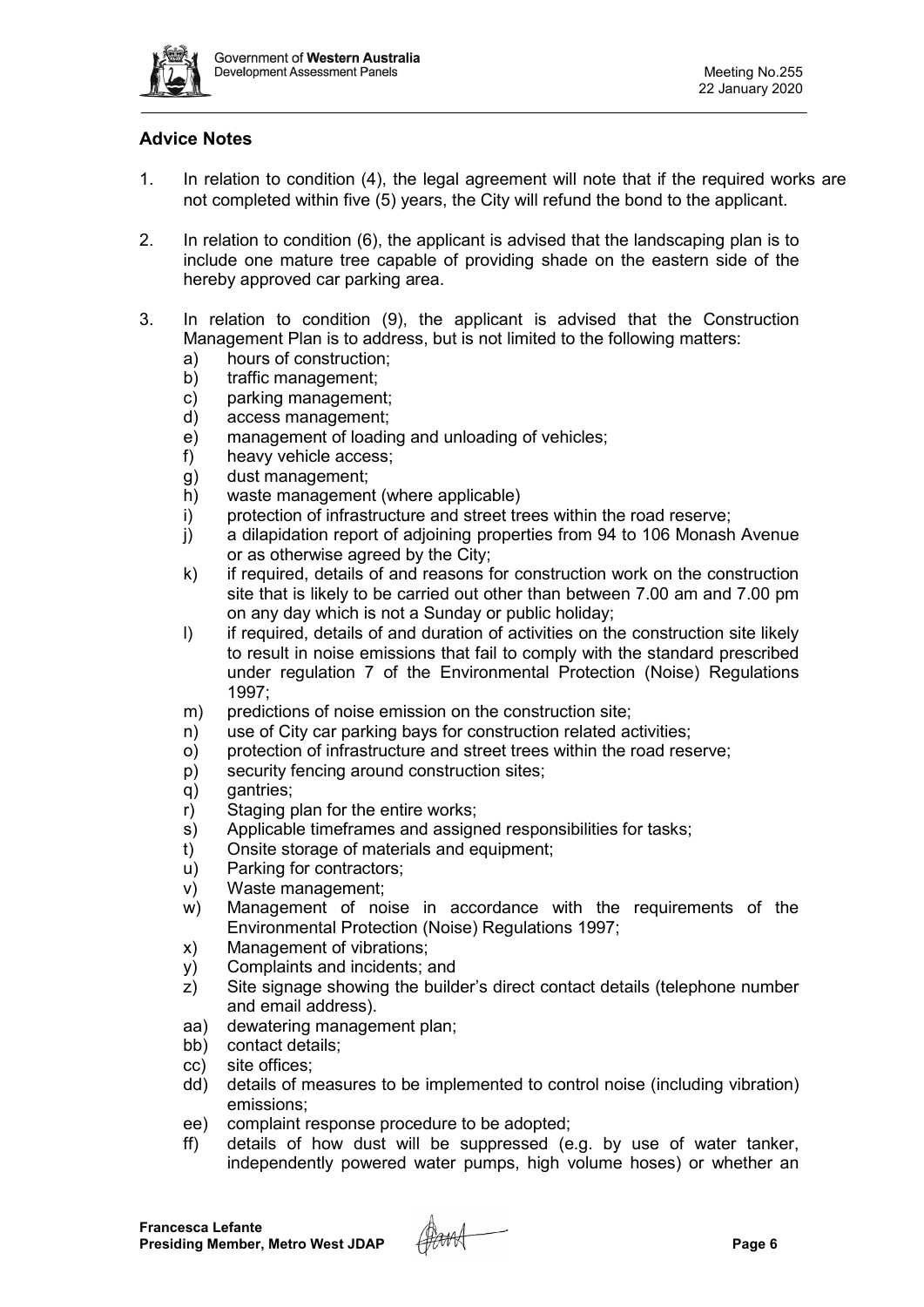approval from the water corporation for hydrant standpipe has been granted; and

- gg) details of how dust and sand drift will be controlled in the event that the landscape remains bare for any period of time after demolition (consideration of more permanent dust suppression or sand drift measures such as hydro-mulching); and
- hh) any other relevant matters.
- 4. In relation to condition (10), the applicant is advised that the acoustic report shall include the following:
	- a) projected sound power levels of likely noisy equipment and activities and how they will be managed (i.e. early/late deliveries/collections (including waste), plant room design, location and orientation, roof or wall mounted air conditioner and venting units (location, design and projected sound power levels – including some indication of what could be expected at nearby noise sensitive premises). This would need to be modelled on appropriate noise modelling software.
	- b) Details and requirement for acoustic shrouding and /or walls surrounding the loading dock and the development generally (including all significant plant and noise generating equipment).
	- c) LA10 figures to be used for noise sensitive premises by the acoustic consultant, in addition to LA1 figures;
	- d) Projected noise levels for deliveries and collections need to be modelled with doors open/closed and a comparison made of noise received at neighbouring noise sensitive premises (including reversing beepers and the like). Also need to consider noise from loading doors opening and shutting, clanging of chains, bins and other associated activities;
	- e) There is limited information available within the report as to the details and requirement for acoustic shrouding and /or walls surrounding the loading dock and the development generally (including plant).
	- f) Noise from the from the proposed rehab gym (in previous applications this hasn't been considered and historically has been proven to be an issue for receiving noise sensitive premises);
	- g) Detail on plant, in terms of fans and whether timed or variable speed fans etc. will be used to minimise noise impacts on noise sensitive receivers.
- 5. In relation to condition (12), the applicant is advised that the waste management plan is required to include but is not limited to the following details:
	- a) Details of collection times and methods;
	- b) A noise management plan detailing measures that will be undertaken to ensure noise levels are kept within levels prescribed in the Environmental Protection (Noise) Regulations 1997 for any waste proposed to be collected between the hours of 7pm to 7am; and
	- c) Appropriate traffic management measures to mitigate conflicts between private vehicles and waste collection vehicles.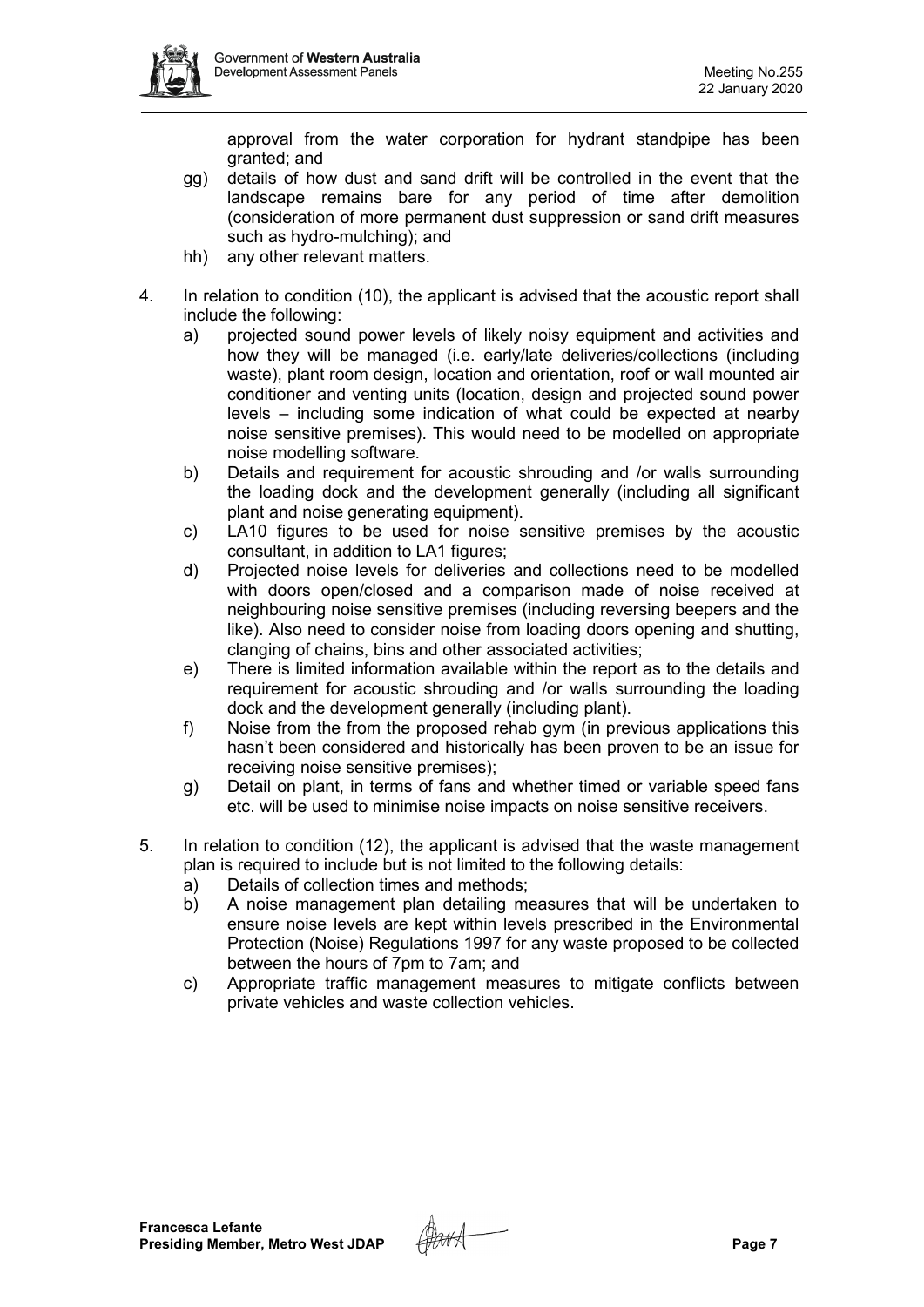

- 6. In relation to condition (12) the applicant is advised that in order to comply with the City's Health Local Laws 2017, the enclosure for the storage and cleaning of waste receptacles to be provided on the premises must demonstrate the following:
	- a) Sufficient in size to accommodate all receptacles used on the premises;
	- b) Constructed of brick, concrete, corrugated compressed fibre cement sheet or other material of suitable thickness approved by the City;
	- c) Walls not less than 1.8m in height and access of not less than 1.0 metre in width fitted with a self-closing gate;
	- d) Smooth and impervious floor not less than 75mm thick and evenly graded to an approved liquid refuse disposal system;
	- e) Easily accessible to allow for the removal of the receptacles;
	- f) Provided with a ramp into the enclosure having a gradient of no steeper than 1:8 unless otherwise approved by the City;
	- g) Provided with a tap connected to an adequate supply of water; and
	- h) Adequately ventilated, such that they do not create a nuisance to residences (odour)
- 7. In relation to condition (13), the City's Technical Services advises that the proposed crossover must be slightly modified to account for an existing pedestrian refuge island.
- 8. The applicant is advised that all rubbish bins must be serviced from within the site and not presented on the City's verge.
- 9. The applicant is advised that where building works are proposed a building permit shall be applied for prior to works commencing.
- 10. The applicant is advised that where parts of the existing building and structures are to be demolished, a demolition permit is required prior to demolition works occurring. All works are required to comply with relevant statutory provisions.
- 11. This facility will require referral to and assessment and approval of the WA Department of Health (Radiation Health Unit). This will include full compliance with the Radiation Safety Act 1975 and Radiation Safety (General) Regulations 1983
- 12. The landowner is advised that all mechanical equipment (e.g. air-conditioner, swimming pool or spa) is required to comply with the Environmental Protection (Noise) Regulations 1997, in relation to noise.
- 13. The applicant is advised that prior to the commencement of any demolition works, any Asbestos Containing Material (ACM) in the structure to be demolished, shall be identified, safely removed and conveyed to an appropriate landfill which accepts ACM.
- 14. Removal and disposal of ACM shall be in accordance with Health (Asbestos) Regulations 1992, Regulations 5.43 - 5.53 of the Occupational Safety and Health Regulations 1996, Code of Practice for the Safe Removal of Asbestos 2nd Edition, Code of Practice for the Management and Control of Asbestos in a Workplace, and any Department of Commerce Worksafe requirements.
- 15. Where there is over 10m2 of ACM or any amount of friable ACM to be removed, it shall be removed by a Worksafe licensed and trained individual or business.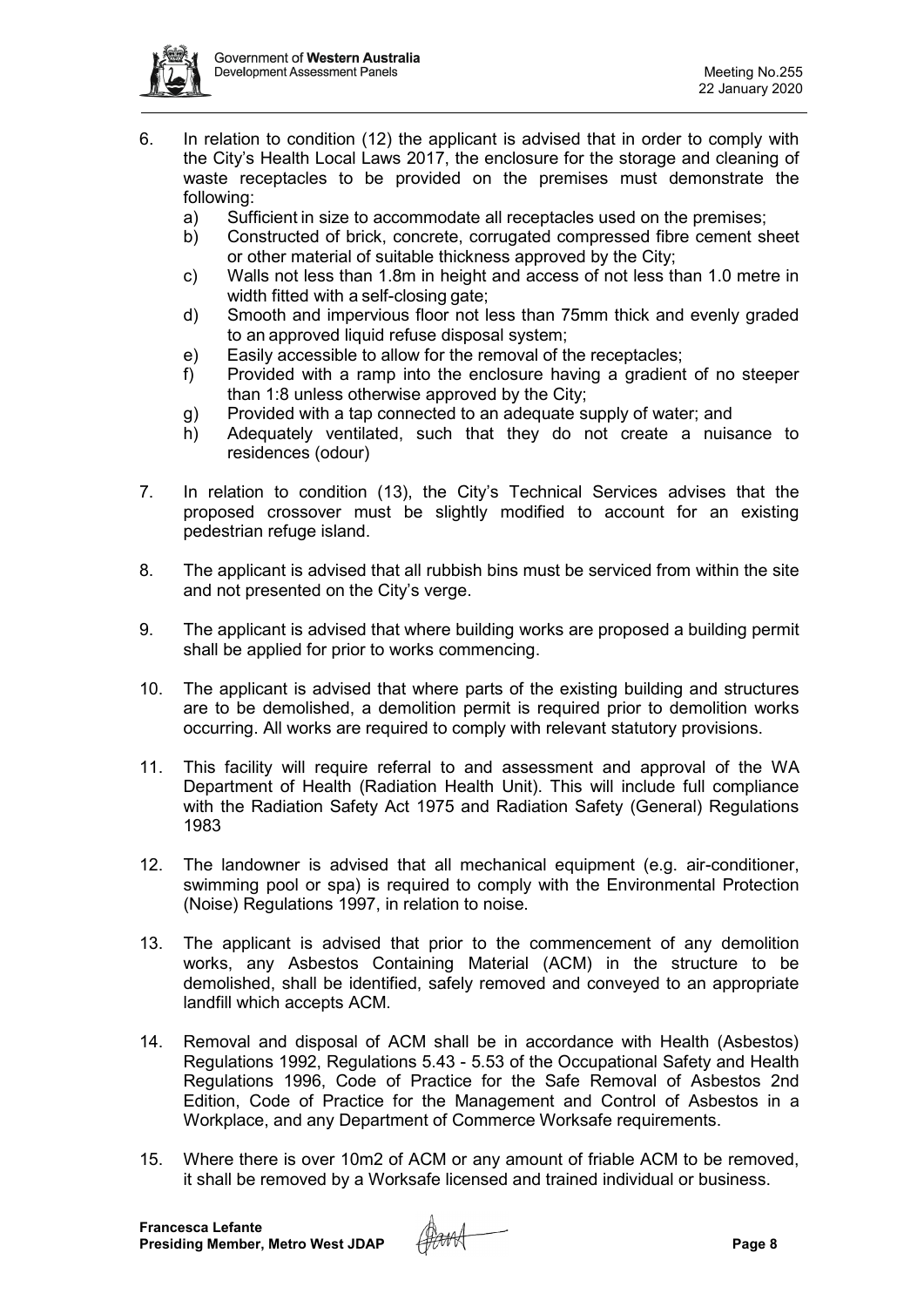

- 16. The applicant is advised that the development is to be provided with suitable enclosures for the storage and cleaning of waste receptacles on the premises per the following requirements:
	- a) Constructed of brick, concrete, corrugated compressed fibre cement sheet or other material of suitable thickness approved by the City;
	- b) Walls not less than 1.8m in height and access of not less than 1.0 metre in width fitted with a self-closing gate;
	- c) Smooth and impervious floor not less than 75mm thick and evenly graded to an approved liquid refuse disposal system;
	- d) Easily accessible to allow for the removal of the receptacles;
	- e) Provided with a ramp into the enclosure having a gradient of no steeper than 1:8 unless otherwise approved by the City; and
	- f) Provided with a tap connected to an adequate supply of water;
	- g) Adequately ventilated to mitigate odour.
- 17. The applicant and landowner are advised that service and/or delivery vehicles are not to service the premises before 7.00 am or after 7.00 pm Monday to Saturday, and/or before 9.00 am or after 7.00 pm on Sundays and Public Holidays unless otherwise approved by the City beforehand.
- 18. The applicant and landowner are advised that the location of any bin stores shall be behind the street alignment and so as not to be visible from a street or public place, in accordance with the City's Health Local Law 1997.
- 19. The applicant and landowner are advised that all internal water closets and ensuites without fixed or permanent window access to outside air or which open onto a hall, passage, hobby or staircase, shall be serviced by a mechanical ventilation exhaust system which is ducted to outside air, with a minimum rate of air change equal to or greater than 25 litres / second.
- 20. The applicant and landowner are advised that a Form1 Application to Construct, Extend or Alter a Public Building is required to be submitted to the City, prior to the issuing a Building Permit.
- 21. The applicant and landowner are advised that adequate staff and public sanitary conveniences shall be provided in accordance with the Building Code of Australia. Where these are situated externally to the public building, the area providing access to the sanitary conveniences shall be illuminated.
- 22. Prior to commencing a Food Business, a documented Food Safety Program which meets the requirements of the Australian New Zealand Food Standards Code Standard 3.2.1 Food Safety Programs, shall be deemed satisfactory by an Environmental Health Officer at the City.
- 23. Prior to commencing a Food Business\* a proprietor shall lodge with the City a Food Business Registration / Notification Form
- 24. Prior to the outdoor dining area commencing, the proprietor of the Food Business shall lodge with the City an Application for Outdoor Dining Licence to conduct an outdoor dining area in a street or public place not on the private property. Please note that the outdoor dining areas located on the nature strip/verge will need to be approved by the City's Technical Services Department before the Application for Outdoor Dining Licence is determined.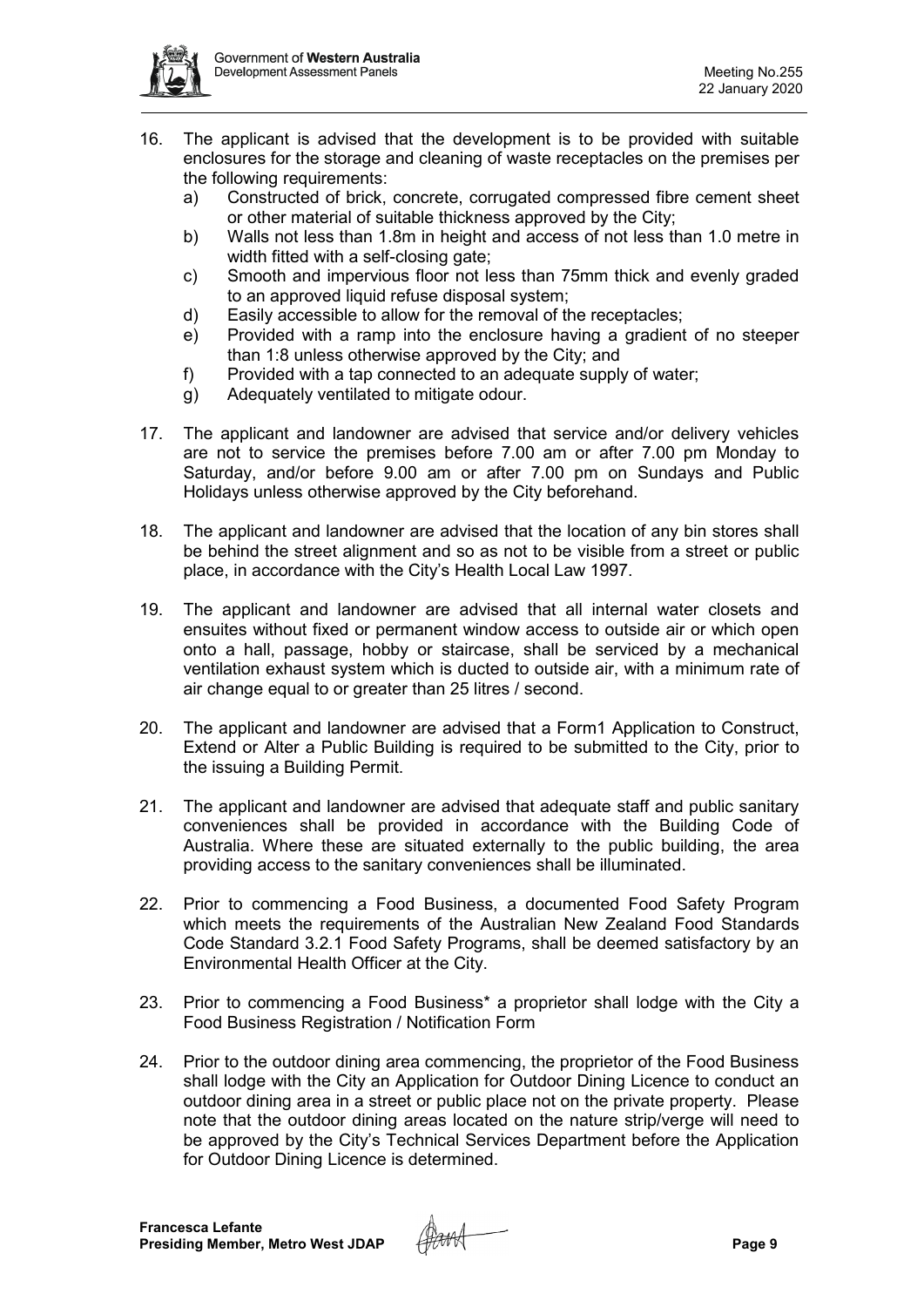

- 25. Designated storage areas for cleaning chemicals and equipment and personal belongings shall be available and separate from any food preparation or food storage area.
- 26. Adequate staff and public sanitary conveniences shall be provided in accordance with the Building Code of Australia.
- 27. The applicant is advised to consult the City's Acoustic Advisory Information in relation to locating any mechanical equipment (e.g. air-conditioner, swimming pool or spa) such that noise, vibration impacts on neighbours are mitigated. The City does not recommend installing any equipment near a property boundary where it is likely that noise will intrude upon neighbours.
- 28. The applicant is advised that ventilation of any proposed food premises shall be provided in accordance with the requirements of Australian Standards AS1668.2- 1991 "The use of mechanical ventilation for acceptable indoor air quality" and Building Code of Australia (BCA) and be sufficient in ensuring mitigation of odour, so as not to affect other commercial or residential units.
- 29. Any proposed food tenancies will need to comply fully with all provisions of the Food Act 2008 and the Australian and New Zealand Food Standards Code. This will include the submission and approval of full detailed design and food tenancy fit out plans that are scaled at not less than 1:100 scale. They will need to include details of all surfaces, finishes, equipment, processes and satisfactory demonstrates food safety outcomes.
- 30. The applicant is advised that all works within the adjacent thoroughfare, i.e. road, kerbs, footpath, verge, crossover or right of way, also require a separate approval from the City of Nedlands prior to construction commencing.
- 31. The applicant and landowner are advised that all street tree assets in the naturestrip (verge) shall not be removed. Any approved street tree removals shall be undertaken by the City and paid for by the owner of the property where the development is proposed, unless otherwise approved.

#### **AMENDING MOTION (AS AMENDED)**

**Moved by:** Mr Jarrod Ross **Seconded by:** Mr John Syme

*The following amendments were made en bloc:*

(i) That Advice Note 1 be deleted and the remaining advice notes be renumbered accordingly.

**REASON:** Advice note 1 referred to former condition 4 of the alternate recommendation which was not carried over as part of the alternate motion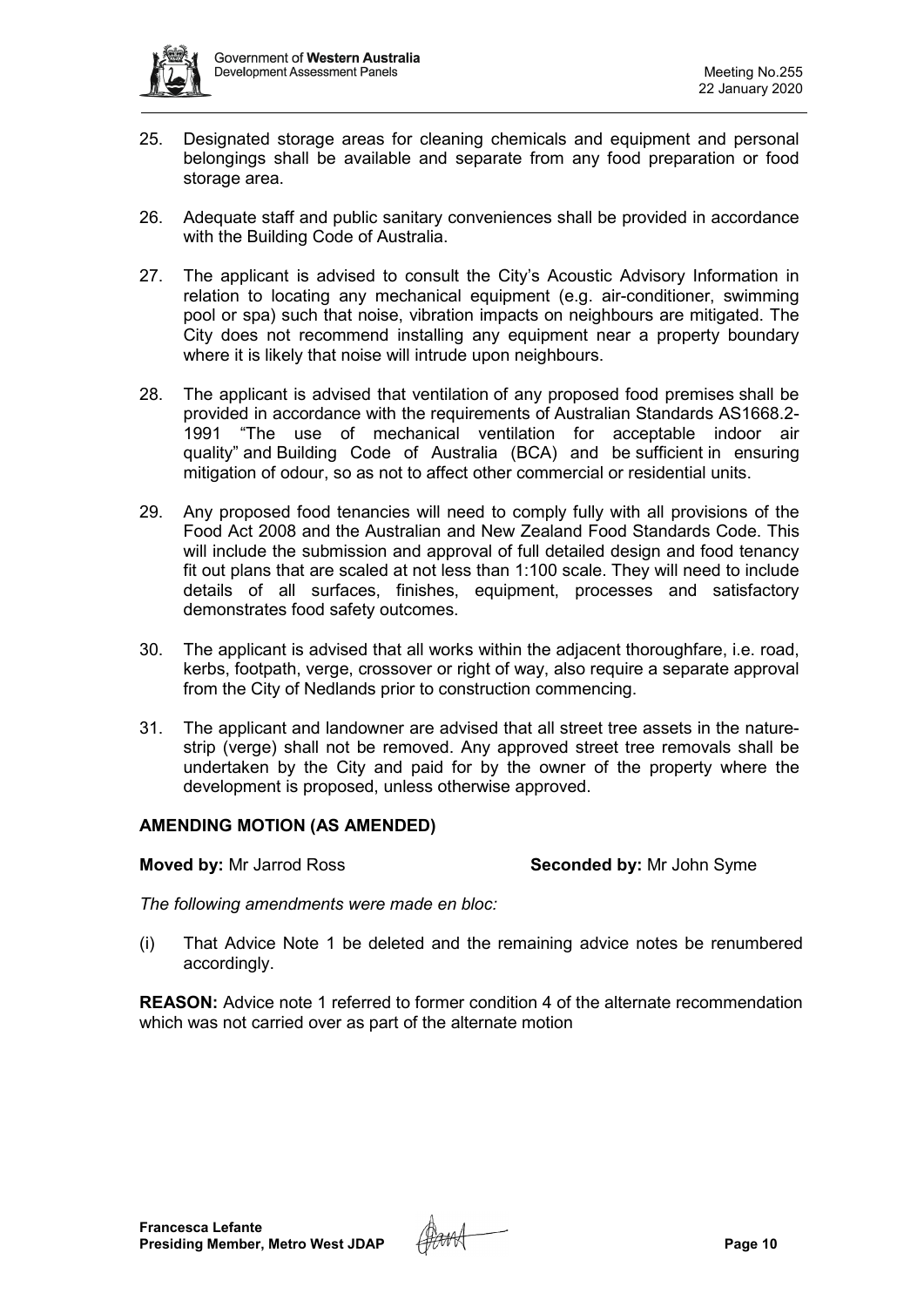

(ii) That condition 10 be amended to read as follows:

Prior to commencement of development **construction**, a report shall be submitted by a suitably qualified acoustic engineer certifying that the proposal incorporates sufficient sound attenuation measures to limit noise impact on adjoining properties within the requirements of the Environmental Protection Act. The measures identified in the report shall be implemented and thereafter maintained to the satisfaction of the City of Nedlands.

**REASON:** Condition 10 should refer to construction rather than development to avoid any requirement for an acoustic report being prepared for demolition or preliminary works not directly associated with the construction proposed.

#### **The Amending Motion was put and CARRIED UNANIMOUSLY.**

*Mr John Syme left the panel at 11.08am. Mr John Syme joined the panel at 11.10am.*

#### **ALTERNATE MOTION (AS AMENDED)**

That the Metro-West JDAP resolves to:

1. **Approve** DAP Application reference DAP/19/01666 and accompanying plans (SD.02, SD.03, SD.04, SD.05, SD.06, SD.07, SD.08, SD.09, SD.10, SD.11, SD.12, SD.13, SD.14, SD.15, SD.16, SD.17, SD.18, SD.19 AND SD.20) in accordance with Clause 68 of Schedule 2 (Deemed Provisions) of the *Planning and Development (Local Planning Schemes) Regulations 2015*, and the provisions of the City of Nedlands Local Planning Scheme No. 3, and pursuant to clause 24(1) and 26 of the Metropolitan Region Scheme for the following reasons:

#### **Conditions**

- 1. This decision constitutes planning approval only and is valid for a period of two (2) years from the date of approval. If the subject development is not substantially commenced within the two (2) year period, the approval shall lapse and be of no further effect.
- 2. The development shall at all times comply with the application and the approved plans, subject to any modifications required as a consequence of any condition(s) of this approval.
- 3. The development shall be in accordance with the Hospital land use as defined within Local Planning Scheme No. 3, the approved plan(s), any other supporting information and conditions of approval.
- 4. All stormwater generated on site is to be retained on site. An onsite storage/infiltration system is to be provided within the site for at least 1 in 20-year storm event. No stormwater will be permitted to enter the City of Nedlands's stormwater drainage system unless otherwise approved.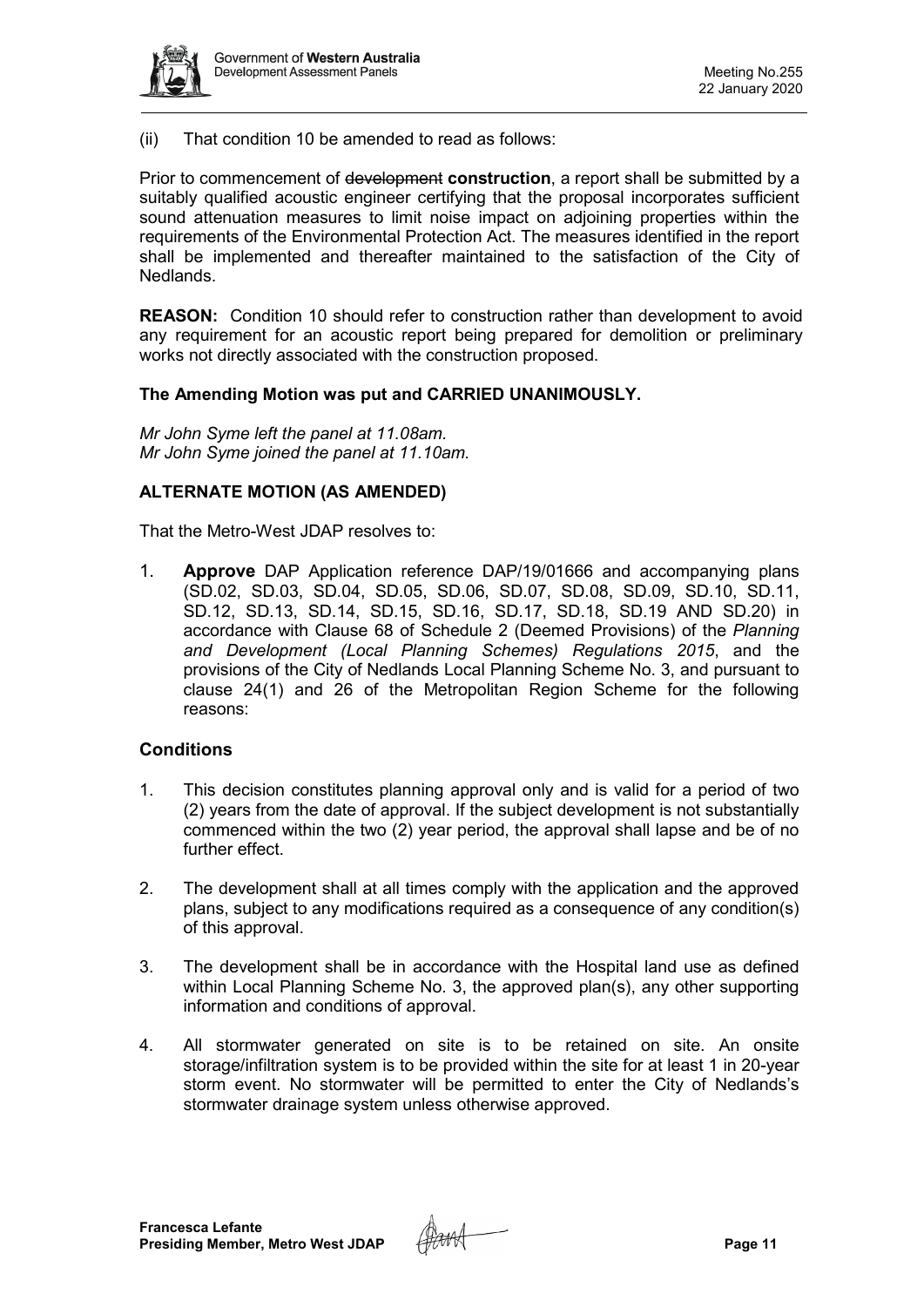

- 5. Prior to occupation of the development, all air-conditioning plant, satellite dishes, antennae and any other plant and equipment to the roof of the building shall be located or screened so as not to be highly visible from beyond the boundaries of the development site to the satisfaction of the City of Nedlands.
- 6. Prior to commencement of development, a detailed landscaping plan shall be submitted to and approved by the City of Nedlands and is to be installed and maintained in accordance with that plan, or any modifications approved thereto, for the lifetime of the development thereafter, to the satisfaction of the City of Nedlands.
- 7. Prior to occupation, the proposed car parking and vehicle access areas shall be sealed, drained, paved and line marked in accordance with the approved plans and are to comply with the requirements of AS2890.1 to the satisfaction of the City of Nedlands.
- 8. Prior to the approval of a demolition permit a photographic record of the buildings identified in the Municipal Inventory shall be submitted to the City, to the satisfaction of the City of Nedlands.
- 9. A Demolition and Construction Management Plan addressing the control of; vibration, dust, noise, waste, sand, sediment, temporary fencing, hoardings, gantries, site access / egress, site deliveries, heavy construction machinery, traffic control shall be provided to the City of Nedlands with or before the demolition permit and building permit approval applications are submitted.
- 10. Prior to commencement of construction, a report shall be submitted by a suitably qualified acoustic engineer certifying that the proposal incorporates sufficient sound attenuation measures to limit noise impact on adjoining properties within the requirements of the Environmental Protection Act. The measures identified in the report shall be implemented and thereafter maintained to the satisfaction of the City of Nedlands.
- 11. Prior to the lodgement of a building permit, a noise management plan is to be submitted detailing measures that will be undertaken to ensure noise levels are kept within levels prescribed in the Environmental Protection (Noise) Regulations 1997. The plan is to be prepared by a suitably qualified consultant and is to include:
	- sound proofing measures used in the design and construction of the development;
	- predictions of noise levels;
	- control measures to be undertaken (including monitoring procedures); and
	- a complaint response procedure.

All sound attenuation measures, identified by the plan or as additionally required by the City, are to be implemented prior to occupancy of the development or as otherwise required by the City and the requirements of the plan are to be observed at all times.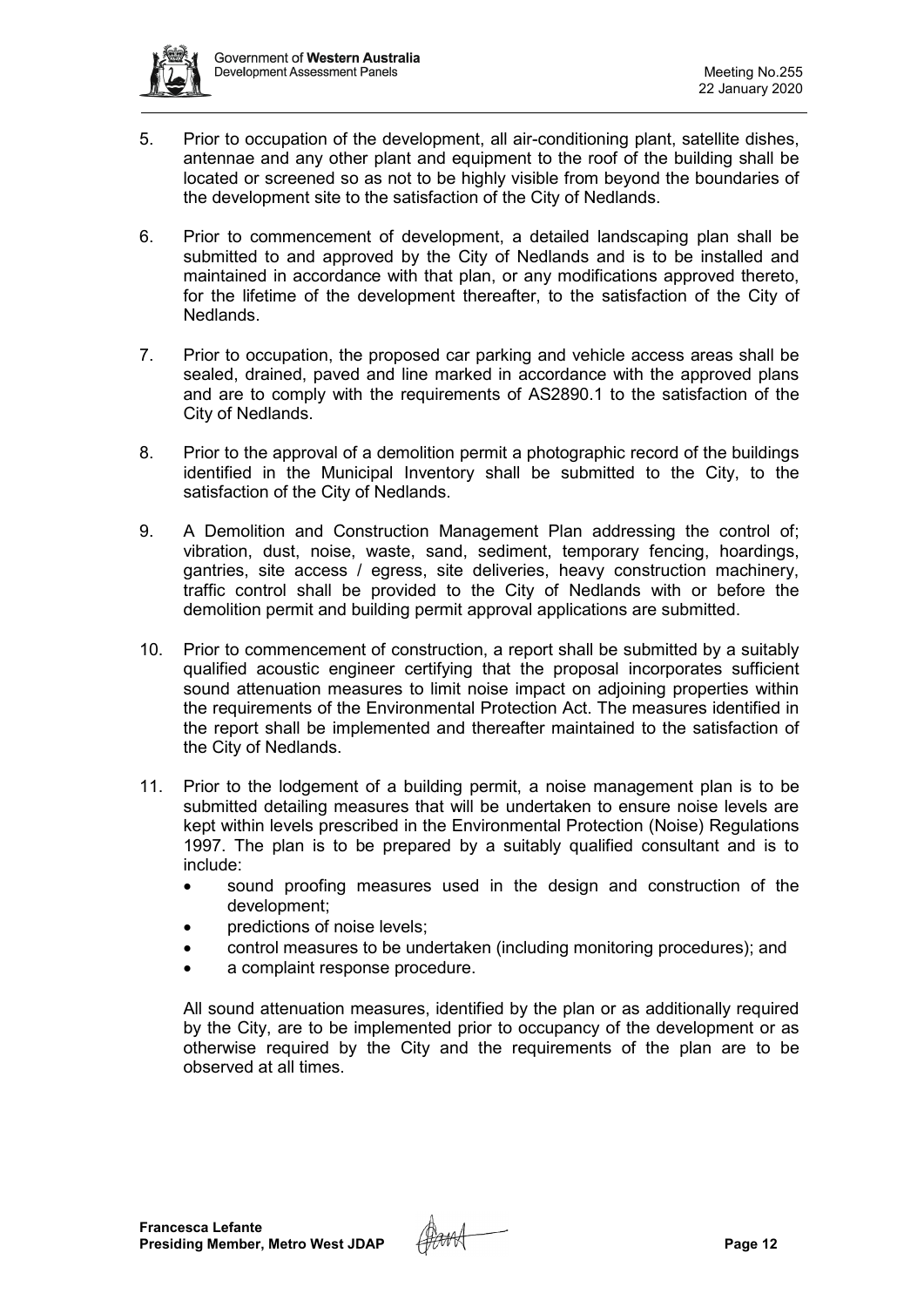

- 12. Prior to the lodgement of a building permit, a waste management plan must be prepared and approved by the City of Nedlands to include the following detail to the satisfaction of the City of Nedlands:
	- i. the location of bin storage areas and bin collection areas;
	- ii. the number, volume and type of bins, and the type of waste to be placed in the bins;
	- iii. management of the bins and the bin storage areas, including cleaning, rotation and moving bins to and from the bin collection areas; and
	- iv. frequency of bin collections.

All works must be carried out in accordance with the Waste Management Plan and maintained at all times, for the duration of development.

- 13. Prior to the lodgement of a building permit, the applicant shall lodge and have approved a nature strip improvement and crossover application to the satisfaction of the City of Nedlands.
- 14. The signage hereby approved shall not contain any flashing or moving light or radio; animation or movement in its design or structure; reflective, retro-reflective or fluorescent materials in its design structure.

## **Advice Notes**

- 1. In relation to condition (6), the applicant is advised that the landscaping plan is to include one mature tree capable of providing shade on the eastern side of the hereby approved car parking area.
- 2. In relation to condition (9), the applicant is advised that the Construction Management Plan is to address, but is not limited to the following matters:
	- a) hours of construction;
	- b) traffic management;
	- c) parking management;
	- d) access management;
	- e) management of loading and unloading of vehicles;
	- f) heavy vehicle access;
	- g) dust management;
	- h) waste management (where applicable)
	- i) protection of infrastructure and street trees within the road reserve;
	- j) a dilapidation report of adjoining properties from 94 to 106 Monash Avenue or as otherwise agreed by the City;
	- k) if required, details of and reasons for construction work on the construction site that is likely to be carried out other than between 7.00 am and 7.00 pm on any day which is not a Sunday or public holiday;
	- I) if required, details of and duration of activities on the construction site likely to result in noise emissions that fail to comply with the standard prescribed under regulation 7 of the Environmental Protection (Noise) Regulations 1997;
	- m) predictions of noise emission on the construction site;
	- n) use of City car parking bays for construction related activities;
	- o) protection of infrastructure and street trees within the road reserve;
	- p) security fencing around construction sites;
	- q) gantries;
	- r) Staging plan for the entire works;
	- s) Applicable timeframes and assigned responsibilities for tasks;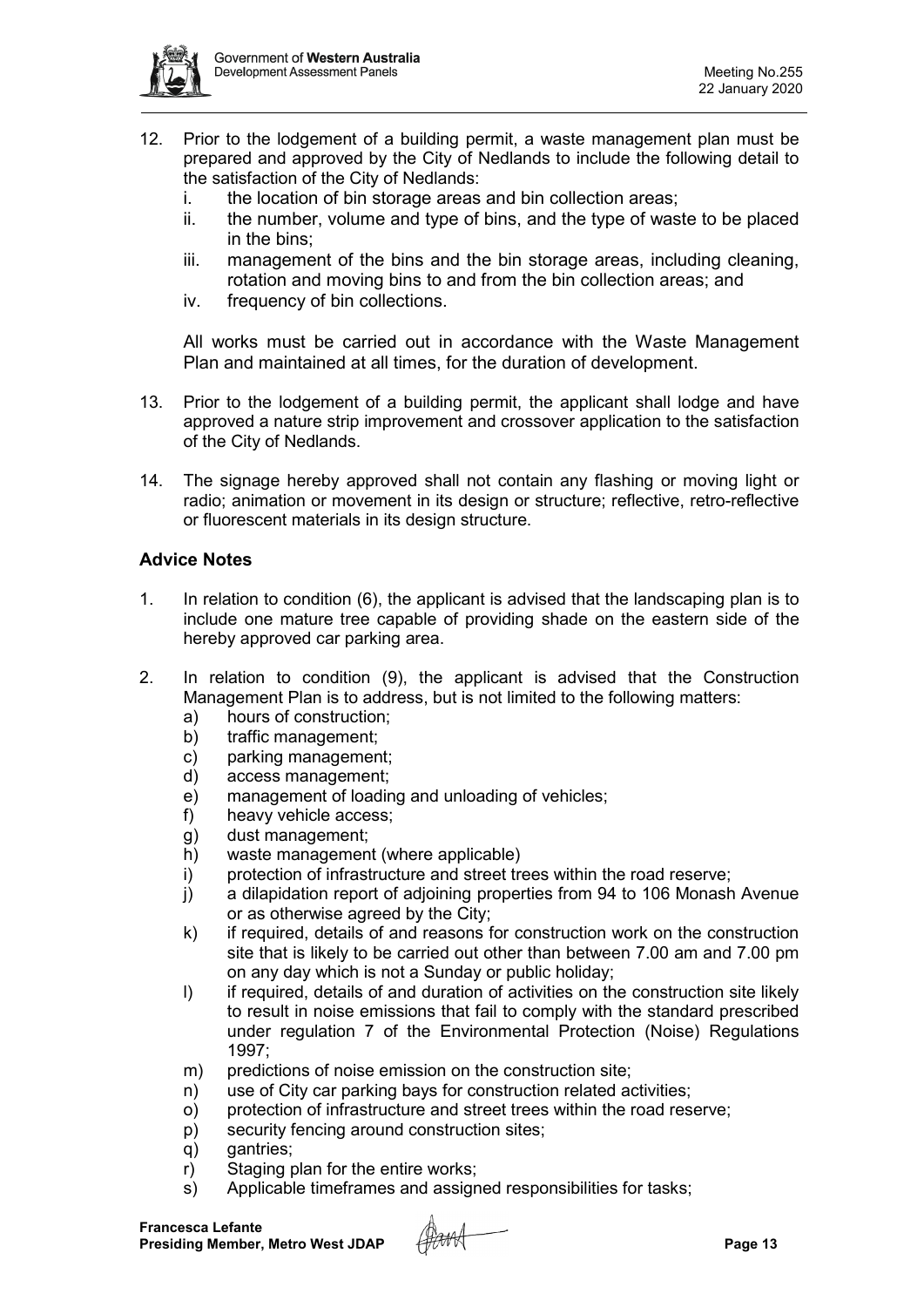

- t) Onsite storage of materials and equipment;
- u) Parking for contractors;
- v) Waste management;
- w) Management of noise in accordance with the requirements of the Environmental Protection (Noise) Regulations 1997;
- x) Management of vibrations;
- y) Complaints and incidents; and
- z) Site signage showing the builder's direct contact details (telephone number and email address).
- aa) dewatering management plan;
- bb) contact details;
- cc) site offices;
- dd) details of measures to be implemented to control noise (including vibration) emissions;
- ee) complaint response procedure to be adopted;
- ff) details of how dust will be suppressed (e.g. by use of water tanker, independently powered water pumps, high volume hoses) or whether an approval from the water corporation for hydrant standpipe has been granted; and
- gg) details of how dust and sand drift will be controlled in the event that the landscape remains bare for any period of time after demolition (consideration of more permanent dust suppression or sand drift measures such as hydro-mulching); and
- hh) any other relevant matters.
- 3. In relation to condition (10), the applicant is advised that the acoustic report shall include the following:
	- a) projected sound power levels of likely noisy equipment and activities and how they will be managed (i.e. early/late deliveries/collections (including waste), plant room design, location and orientation, roof or wall mounted air conditioner and venting units (location, design and projected sound power levels – including some indication of what could be expected at nearby noise sensitive premises). This would need to be modelled on appropriate noise modelling software.
	- b) Details and requirement for acoustic shrouding and /or walls surrounding the loading dock and the development generally (including all significant plant and noise generating equipment).
	- c) LA10 figures to be used for noise sensitive premises by the acoustic consultant, in addition to LA1 figures;
	- d) Projected noise levels for deliveries and collections need to be modelled with doors open/closed and a comparison made of noise received at neighbouring noise sensitive premises (including reversing beepers and the like). Also need to consider noise from loading doors opening and shutting, clanging of chains, bins and other associated activities;
	- e) There is limited information available within the report as to the details and requirement for acoustic shrouding and /or walls surrounding the loading dock and the development generally (including plant).
	- f) Noise from the from the proposed rehab gym (in previous applications this hasn't been considered and historically has been proven to be an issue for receiving noise sensitive premises);
	- g) Detail on plant, in terms of fans and whether timed or variable speed fans etc. will be used to minimise noise impacts on noise sensitive receivers.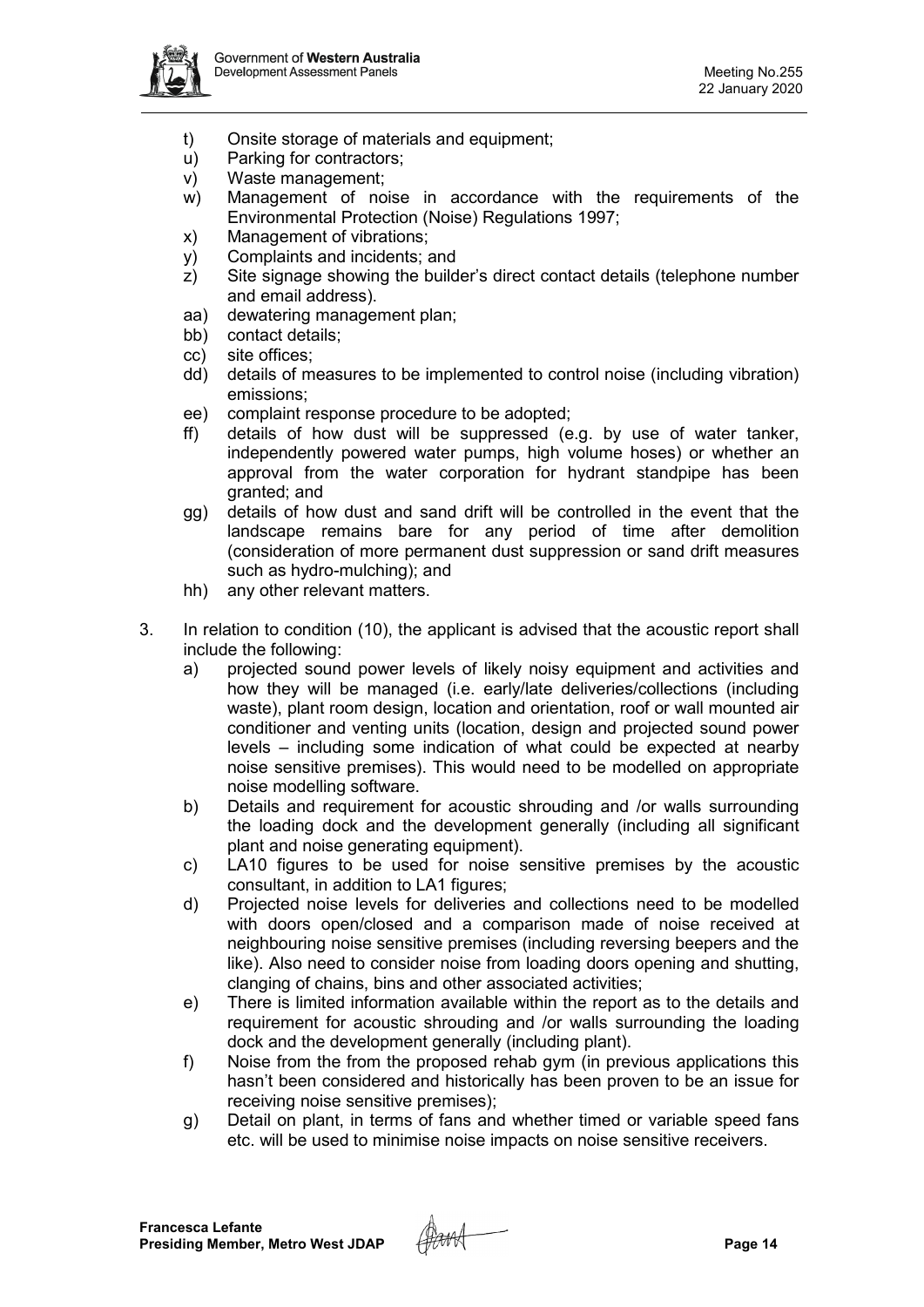

- 4. In relation to condition (12), the applicant is advised that the waste management plan is required to include but is not limited to the following details:
	- a) Details of collection times and methods;
	- b) A noise management plan detailing measures that will be undertaken to ensure noise levels are kept within levels prescribed in the Environmental Protection (Noise) Regulations 1997 for any waste proposed to be collected between the hours of 7pm to 7am; and
	- c) Appropriate traffic management measures to mitigate conflicts between private vehicles and waste collection vehicles.
- 5. In relation to condition (12) the applicant is advised that in order to comply with the City's Health Local Laws 2017, the enclosure for the storage and cleaning of waste receptacles to be provided on the premises must demonstrate the following:
	- a) Sufficient in size to accommodate all receptacles used on the premises;
	- b) Constructed of brick, concrete, corrugated compressed fibre cement sheet or other material of suitable thickness approved by the City;
	- c) Walls not less than 1.8m in height and access of not less than 1.0 metre in width fitted with a self-closing gate;
	- d) Smooth and impervious floor not less than 75mm thick and evenly graded to an approved liquid refuse disposal system;
	- e) Easily accessible to allow for the removal of the receptacles;
	- f) Provided with a ramp into the enclosure having a gradient of no steeper than 1:8 unless otherwise approved by the City;
	- g) Provided with a tap connected to an adequate supply of water; and
	- h) Adequately ventilated, such that they do not create a nuisance to residences (odour)
- 6. In relation to condition (13), the City's Technical Services advises that the proposed crossover must be slightly modified to account for an existing pedestrian refuge island.
- 7. The applicant is advised that all rubbish bins must be serviced from within the site and not presented on the City's verge.
- 8. The applicant is advised that where building works are proposed a building permit shall be applied for prior to works commencing.
- 9. The applicant is advised that where parts of the existing building and structures are to be demolished, a demolition permit is required prior to demolition works occurring. All works are required to comply with relevant statutory provisions.
- 10. This facility will require referral to and assessment and approval of the WA Department of Health (Radiation Health Unit). This will include full compliance with the Radiation Safety Act 1975 and Radiation Safety (General) Regulations 1983
- 11. The landowner is advised that all mechanical equipment (e.g. air-conditioner, swimming pool or spa) is required to comply with the Environmental Protection (Noise) Regulations 1997, in relation to noise.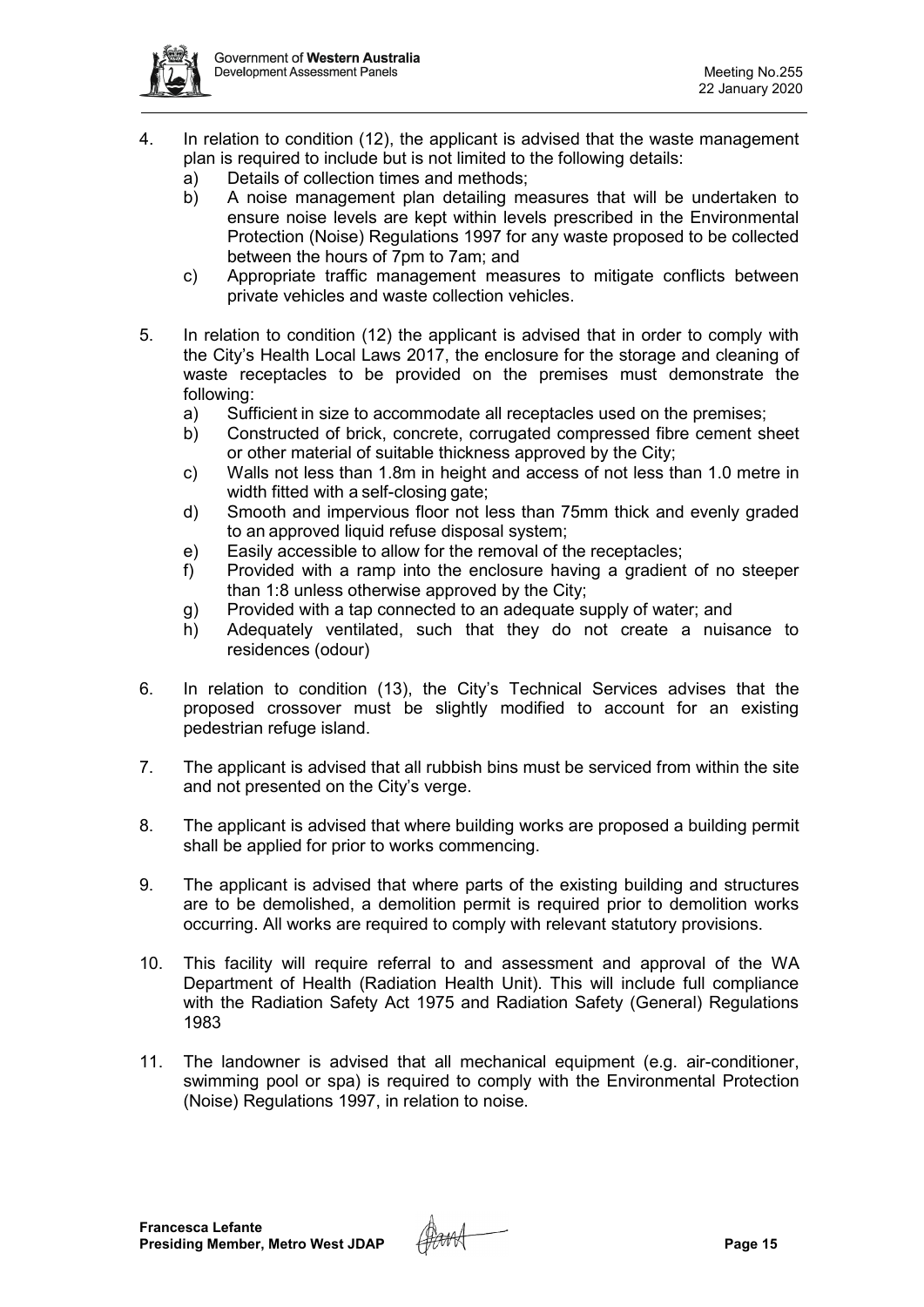

- 12. The applicant is advised that prior to the commencement of any demolition works, any Asbestos Containing Material (ACM) in the structure to be demolished, shall be identified, safely removed and conveyed to an appropriate landfill which accepts ACM.
- 13. Removal and disposal of ACM shall be in accordance with Health (Asbestos) Regulations 1992, Regulations 5.43 - 5.53 of the Occupational Safety and Health Regulations 1996, Code of Practice for the Safe Removal of Asbestos 2nd Edition, Code of Practice for the Management and Control of Asbestos in a Workplace, and any Department of Commerce Worksafe requirements.
- 14. Where there is over 10m2 of ACM or any amount of friable ACM to be removed, it shall be removed by a Worksafe licensed and trained individual or business.
- 15. The applicant is advised that the development is to be provided with suitable enclosures for the storage and cleaning of waste receptacles on the premises per the following requirements:
	- a) Constructed of brick, concrete, corrugated compressed fibre cement sheet or other material of suitable thickness approved by the City;
	- b) Walls not less than 1.8m in height and access of not less than 1.0 metre in width fitted with a self-closing gate;
	- c) Smooth and impervious floor not less than 75mm thick and evenly graded to an approved liquid refuse disposal system;
	- d) Easily accessible to allow for the removal of the receptacles;
	- e) Provided with a ramp into the enclosure having a gradient of no steeper than 1:8 unless otherwise approved by the City; and
	- f) Provided with a tap connected to an adequate supply of water;
	- g) Adequately ventilated to mitigate odour.
- 16. The applicant and landowner are advised that service and/or delivery vehicles are not to service the premises before 7.00 am or after 7.00 pm Monday to Saturday, and/or before 9.00 am or after 7.00 pm on Sundays and Public Holidays unless otherwise approved by the City beforehand.
- 17. The applicant and landowner are advised that the location of any bin stores shall be behind the street alignment and so as not to be visible from a street or public place, in accordance with the City's Health Local Law 1997.
- 18. The applicant and landowner are advised that all internal water closets and ensuites without fixed or permanent window access to outside air or which open onto a hall, passage, hobby or staircase, shall be serviced by a mechanical ventilation exhaust system which is ducted to outside air, with a minimum rate of air change equal to or greater than 25 litres / second.
- 19. The applicant and landowner are advised that a Form1 Application to Construct, Extend or Alter a Public Building is required to be submitted to the City, prior to the issuing a Building Permit.
- 20. The applicant and landowner are advised that adequate staff and public sanitary conveniences shall be provided in accordance with the Building Code of Australia. Where these are situated externally to the public building, the area providing access to the sanitary conveniences shall be illuminated.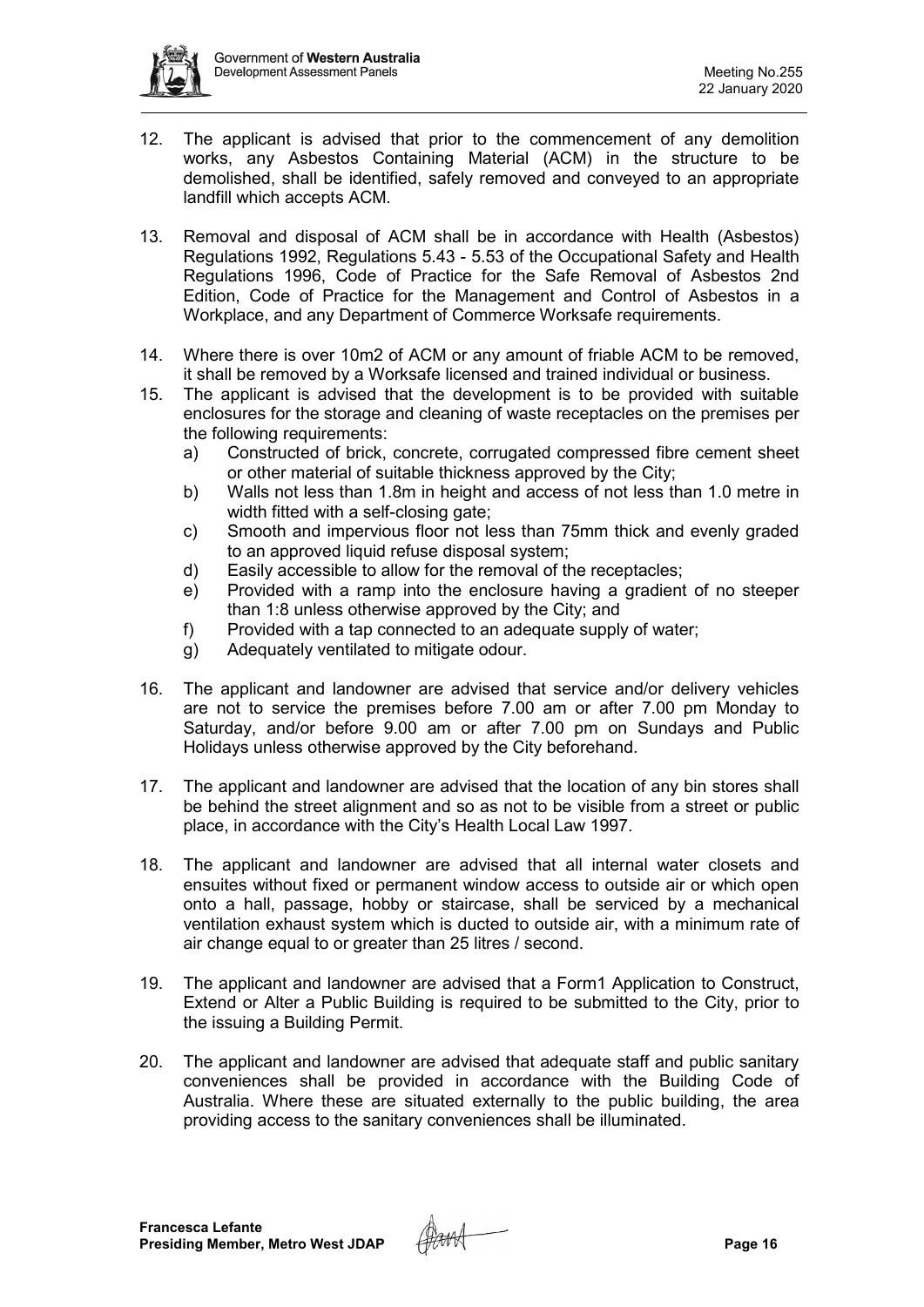

- 21. Prior to commencing a Food Business, a documented Food Safety Program which meets the requirements of the Australian New Zealand Food Standards Code Standard 3.2.1 Food Safety Programs, shall be deemed satisfactory by an Environmental Health Officer at the City.
- 22. Prior to commencing a Food Business\* a proprietor shall lodge with the City a Food Business Registration / Notification Form
- 23. Prior to the outdoor dining area commencing, the proprietor of the Food Business shall lodge with the City an Application for Outdoor Dining Licence to conduct an outdoor dining area in a street or public place not on the private property. Please note that the outdoor dining areas located on the nature strip/verge will need to be approved by the City's Technical Services Department before the Application for Outdoor Dining Licence is determined.
- 24. Designated storage areas for cleaning chemicals and equipment and personal belongings shall be available and separate from any food preparation or food storage area.
- 25. Adequate staff and public sanitary conveniences shall be provided in accordance with the Building Code of Australia.
- 26. The applicant is advised to consult the City's Acoustic Advisory Information in relation to locating any mechanical equipment (e.g. air-conditioner, swimming pool or spa) such that noise, vibration impacts on neighbours are mitigated. The City does not recommend installing any equipment near a property boundary where it is likely that noise will intrude upon neighbours.
- 27. The applicant is advised that ventilation of any proposed food premises shall be provided in accordance with the requirements of Australian Standards AS1668.2- 1991 "The use of mechanical ventilation for acceptable indoor air quality" and Building Code of Australia (BCA) and be sufficient in ensuring mitigation of odour, so as not to affect other commercial or residential units.
- 28. Any proposed food tenancies will need to comply fully with all provisions of the Food Act 2008 and the Australian and New Zealand Food Standards Code. This will include the submission and approval of full detailed design and food tenancy fit out plans that are scaled at not less than 1:100 scale. They will need to include details of all surfaces, finishes, equipment, processes and satisfactory demonstrates food safety outcomes.
- 29. The applicant is advised that all works within the adjacent thoroughfare, i.e. road, kerbs, footpath, verge, crossover or right of way, also require a separate approval from the City of Nedlands prior to construction commencing.
- 30. The applicant and landowner are advised that all street tree assets in the naturestrip (verge) shall not be removed. Any approved street tree removals shall be undertaken by the City and paid for by the owner of the property where the development is proposed, unless otherwise approved.

### **The Alternate Motion (as amended) was put and CARRIED UNANIMOUSLY.**